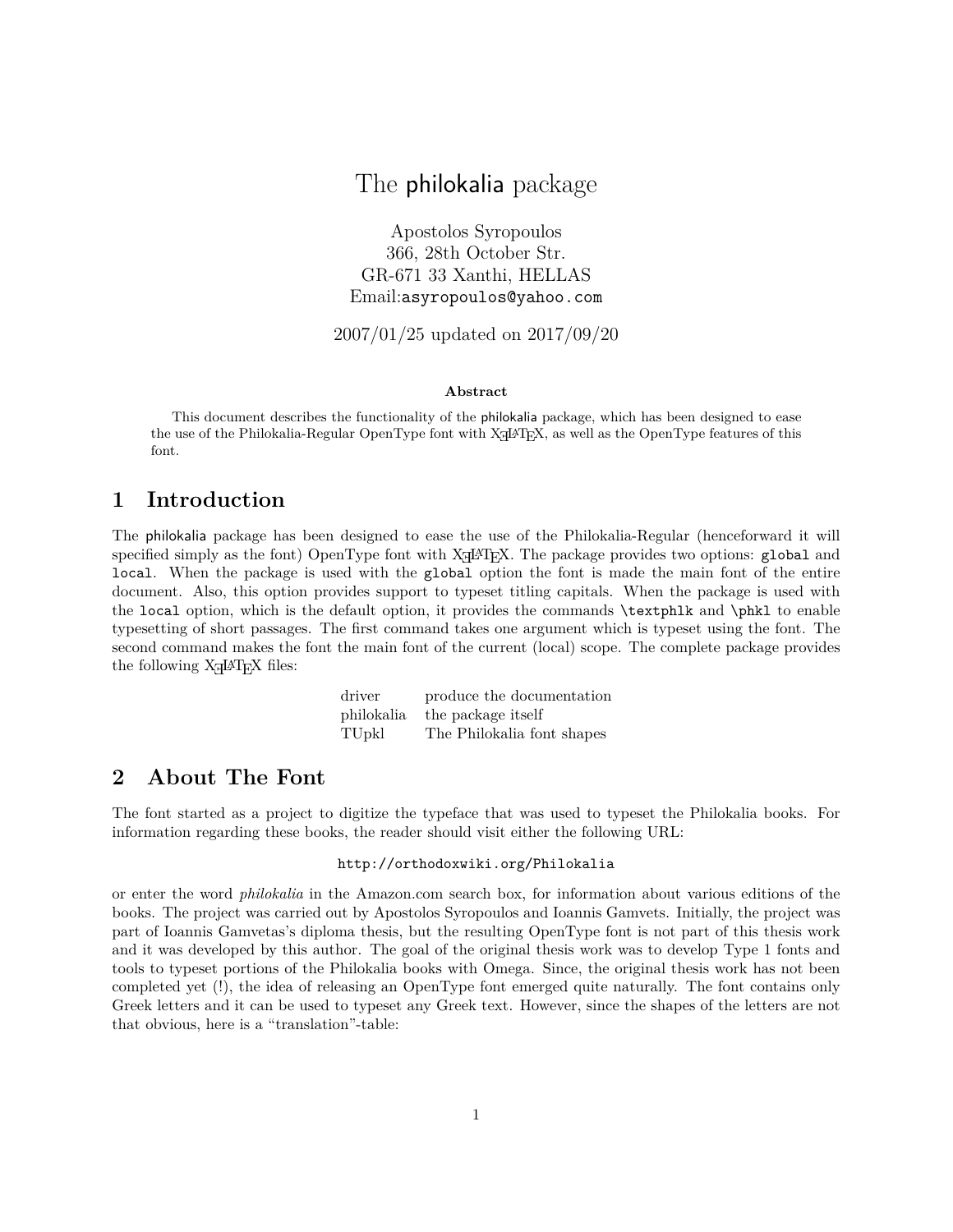| α                | β      | $\frac{\gamma}{9}$ | δ                 | е      |
|------------------|--------|--------------------|-------------------|--------|
| $\overline{\xi}$ | x      |                    |                   | x      |
|                  | μ      | ų<br>σ             | ξ                 | O      |
| $\pi$            |        |                    | ς                 | $\tau$ |
| U                | р<br>ቅ | $\chi$             | $\overline{\Psi}$ | ω      |

One interesting feature of this font is that accents are placed *after* capital letters (see the sample below). Another interesting feature of the font is the great number of ligatures it includes. In fact, it includes more than 40 *historical* ligatures plus two *contextual* ligatures. When typing and these letters are not part of a word, then one gets the contextual ligature  $\lambda$ , which is the Greek ampersand. The same ligature can be obtained if we substitute *iota* with *iota with varia*. The table below shows all the historical ligatures included in the font:

| Q                      | œψ                      |                | ည်            |                   |    |
|------------------------|-------------------------|----------------|---------------|-------------------|----|
|                        | ଙ୍ଗ                     | ಳಿ<br>ಹಿ       | ९<br>रेड<br>४ | رم<br>الأله<br>ما |    |
|                        |                         | $\infty$       |               |                   |    |
|                        |                         | R              |               | ໙່                |    |
| ほんぶ                    | મુવો<br>હ <i>ૈ</i><br>ઇ | ď              | αι            | αĩ                |    |
| αí                     | aì                      | $\vec{\alpha}$ | ຒ             | a                 |    |
|                        |                         | 张<br>lw        | eí<br>lw      | eì                |    |
| ต์<br>ย <sup>ู</sup> ้ | JE<br>Lui               |                |               | سا                |    |
| $\omega$               | ພ່                      | ς              | ٨             | ŅΔ                | 1M |
| $\pmb{\mu}^\circ$      | S                       |                |               |                   |    |

Notice that in order to get the symbols  $\Lambda$  and  $\lambda$  one has to type a tonos and then a hyphen or the digit one, respectively. The symbols  $\Lambda$  and  $\Lambda$  have been used by the ancient Greek mathematician Diophantus to denote the subtraction operator<sup>1</sup> and an unknown quantity (similar to the  $x$  we use today in simple equations like  $x + x^2 = 3$ ). Also, the symbols  $\tilde{M}$  and  $\mu^{\circ}$  have been used by Diophantus to denote the unit (i.e., the number one). These symbol were not in the original Philokalia font, but they have been included here for reasons of completeness. The followin commands are provided for people who only want to typeset these symbols: \dsubop, \dUnit, \dunit, and \dunknown.

The font includes titling capitals that are accessible through the titling OpenType feature, which, however, is implicitly available. In particular, the command \textinit, which has two arguments, the first being the first letter of a word and the second being the rest of the word, can be used to typeset a drop capital. The following short passage from Aristotle's treatise *The Poetics* was typeset with the font so as to demonstrate the various features of it.

**SARGERS** ε@: ποικτικῆς αὐτῆς τε χαὶ τիν εἰδῶν αὐτῆς, ἥν τινα δωίαμιν ἕκας ον ἔχα, χαὶ πῶς δεῖ σωιίς αδσαι τοὺς μύθες εἰ μέλλα καλώς ἕξαμ ἡ ποίκσις, ἔτι δὲ ἐκ πόσων καὶ ποίων ἐςὶ μοϱίων, ὁμοίως δὲ καὶ πεϱὶ τζύ ἄλλων ὅσα τῆς αὐτῆς ἐςι μεθόδε, λέγωμeμ ἀρξάμeμοι κτι φύσιν πρώτον ἀπὸ τի πρώτων.

Ε ποποιία δΗ και ή της τραγωδίας ποίнσις έτι δε κωμωδία και ή διθυραμβοποιητική και της αύλητικής ή πλείς η και λβαρις ικῆς πάσαι τυγχαίνεσιν ὖσαι μιμήσας τὸ σωύολου· δλφέρεσι δὲ αλλήλων τρισίν, ἢ γὰρ τῷ ἐν ἑτέροις μιμείδα Η τώ έτερα Η τώ έτέρως και μη τον αύτον τρόπον.

 $\Omega$ σπερ γὰρ καὶ χεώμασι καὶ φχίμασι πολλά μιμοῦνταί τινες ἀπακαζοντες (οἱ μὲν [20] διὰ τέχνικς οἱ δὲ διὰ σωνΗθείας), ἕτεροι δὲ διὰ τῆς φωμῆς, οὕτω καμ' ταῖς εἰρΗμέμαις τέχμαις ἄπασαι μὲν ποιοῦνται τΗν μίμΗσιν ἐν ộυθμῷ καὶ λόγῳ καὶ ἀρμομία, τ√τοις δ᾽ ἢ χωϱὶς ἢ μεμιγμέμοις· οἶομ ἀρμομία μὲν καὶ ῥυθμῷ Ἀ§ώμeμαι μόμον ἥ τε αὐλκτικλ και ή λβαρις ικλ κάν εϊ τινες [25] έτεραι τυγχανιωσιν ώσαι τοιαῦται τλν δωύαμιν, οίον ή τιν συρίγγων, αὐτῷ δὲ τῷ ῥυθμῷ [μιμοῦυται] χω $e$ ις άρμονίας ἡ το ὀρχις ῶν (χαι γὰρ ὅτοι διὰ το διὰ φιχριατιζομένων ῥυθμῶν μιμοῦμται και Α̈́θη και πάθη και πραξεις)·

<sup>1</sup>Diophantus did not explicitly specified negative numbers in his writings, although he was aware of them.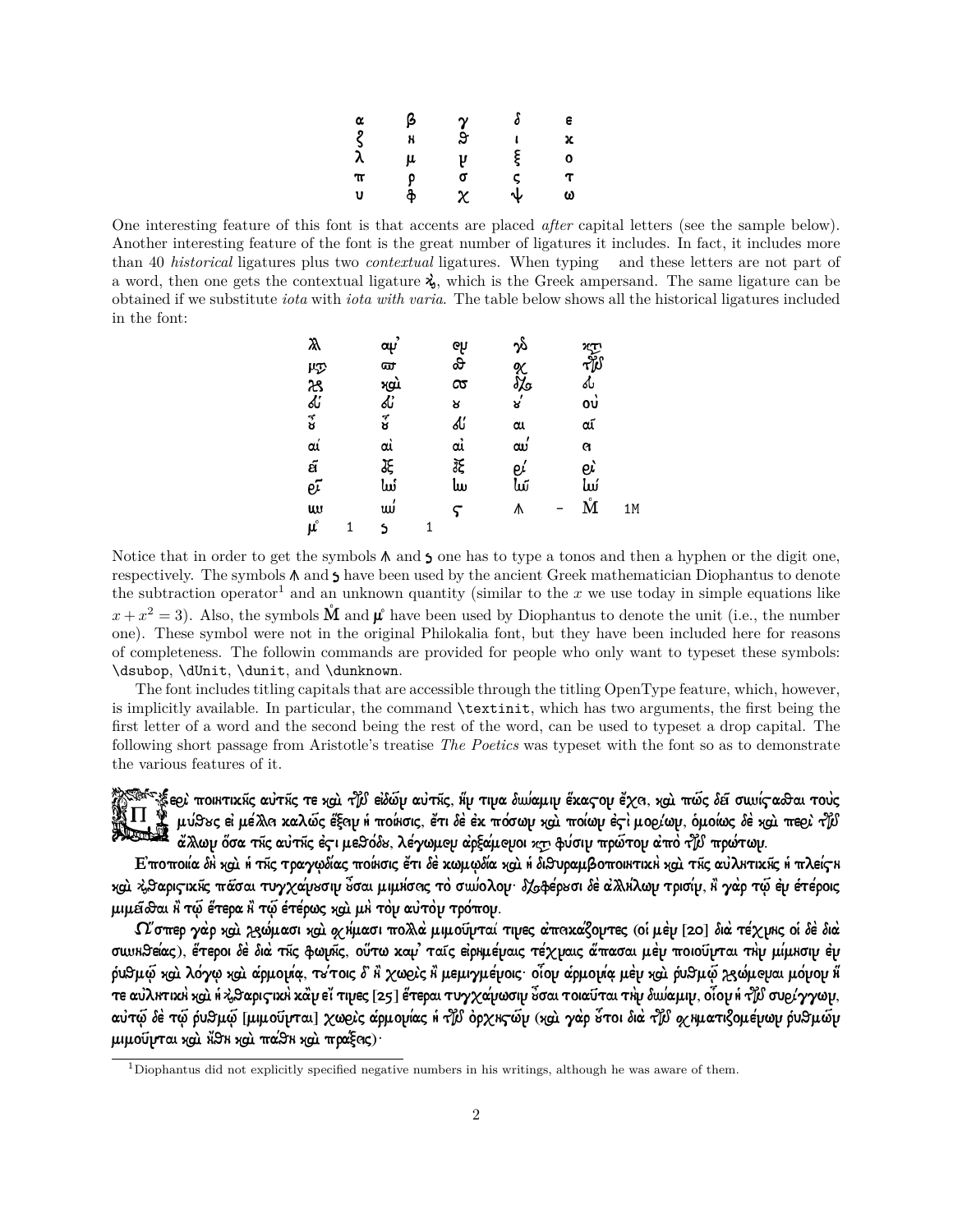The first line of the code that was used to typeset the previous passage follows:

```
\setlanguage{ancientgreek}\textinit{Π}{} …
```
Notice that here we enable the ancientgreek hyphenation patterns to allows X $\frac{1}{4}$ T<sub>EX</sub> to correctly hyphenate the text.

## **3 The package philokalia**

First of all, we have to load a number of packages that are necessary for the correct use of the font. In addition, we use the lettrine package to typeset the titling capitals.

```
1 ⟨∗philokalia⟩
```
- 2 \RequirePackage{xltxtra}
- 3 \RequirePackage{lettrine}

```
4 \newsavebox{\Pb@x}
```
Unfortunately, we cannot use the lettrine package as it stands. We need to sligthly modify two macros. In particular, the macro \Lettrine@height, which computes the height of the titling capital, has to compute the height of the letter x of a font in order to carry out its computation. Since the font does not include this character, we had to modify the code so as to compute the height of the letter instead. Similarly, we had to modify the macro \LettrineFont because it was designed with the assumption that the main font of the document has the X character, which, again, is not valid for our case.

```
5 \def\Lettrine@height{%
6 \@tempdima=\baselineskip
7 \setlength{\L@height}{\theL@lines\@tempdima}%
8 \ifnum\theL@lines>1
9 \addtolength{\L@height}{-\@tempdima}%
10 \quad \text{Vfi}11 \sbox{\L@tbox}{\LettrineTextFont "03B1}%%%% Modified here
12 \addtolength{\L@height}{\ht\L@tbox}%
13 \addtolength{\L@height}{\L@oversize\L@height}}
14 \renewcommand*{\LettrineFont}{%
15 \Lettrine@height
16 \sbox{\L@tbox}{\LettrineFontHook\fontsize{\L@height}{\L@height}%
17 \selectfont "0391}%%%% Modified here
18 \@tempcntb=\ht\L@tbox
19 \@tempcnta=\L@height
20 \multiply\@tempcnta by 100
21 \divide\@tempcntb by 100
22 \divide\@tempcnta by \@tempcntb
23 \advance\@tempcnta by -9999
24 \ifnum\@tempcnta>0
25 \def\@tempa{1.\the\@tempcnta}%
26 \else
27 \def\@tempa{1}%
28 \fi
29 \LettrineFontHook
30 \fontsize{\@tempa\L@height}{\@tempa\L@height}%
31 \selectfont
32 }
```
Now, we have to define the two options: global and local (the default one). In the first case, we define the command \textinit that is used to typeset drop capitals from the titling capitals included in the font. By default, the titl feature of the font is not enabled as this would mean that all paragraphs would start with these really huge titling capitals. Also, the font is made the default font for the entire document. Notice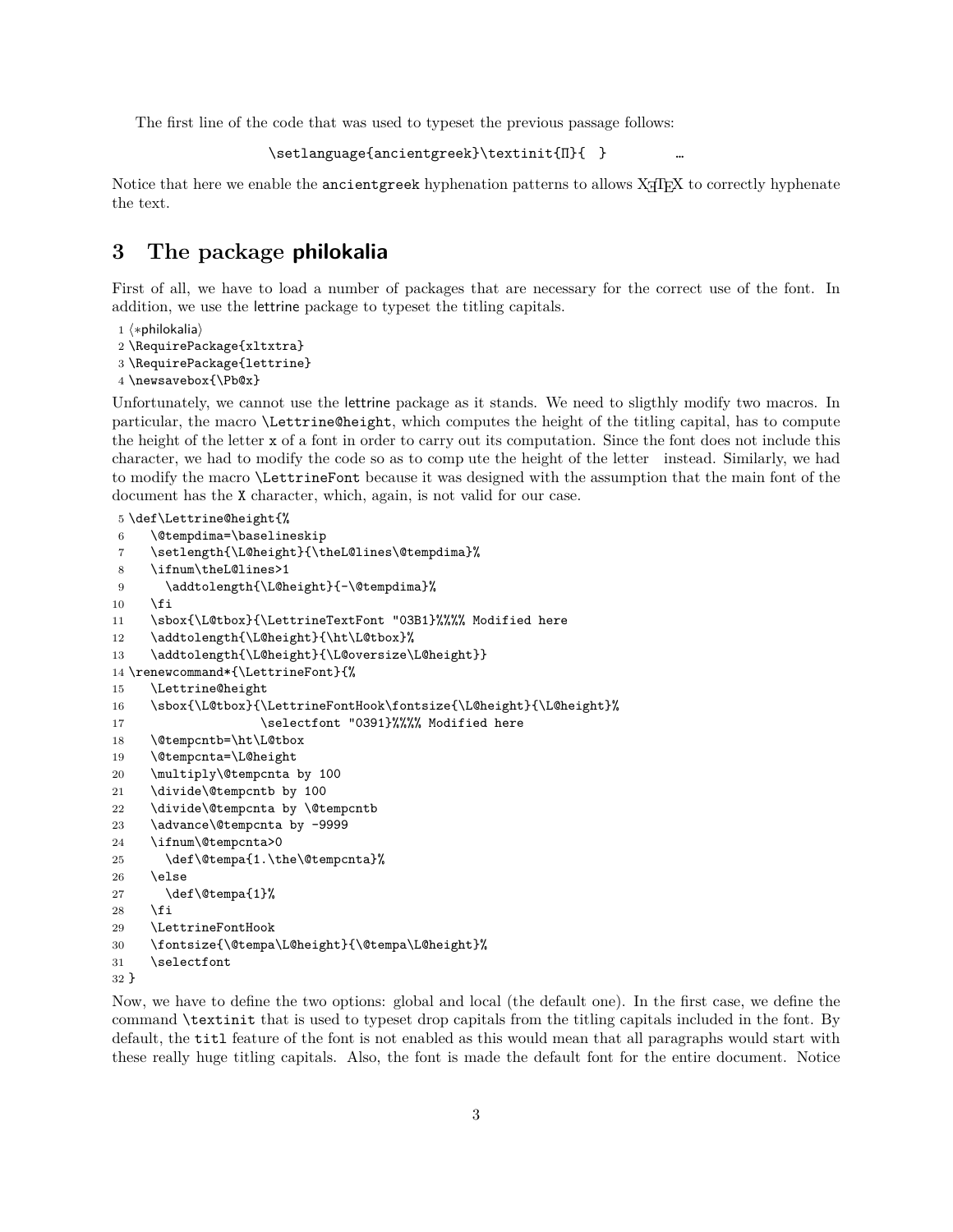that we use a box variable to store the letter that will appear as a drop capital. This is necessary in order to have in the box the titling capital and not the ordinary capital letter, or else the \lettrine command will fail to correctly compute the height and width of the letter.

```
33 \DeclareOption{global}{%
34 \renewcommand{\rmdefault}{plk}%
35 \DeclareFontFamily{TU}{plktitl}{}%
36 \DeclareFontShape{TU}{plktitl}{m}{n}%
37 {<-> "[Philokalia-Regular]/ICU:script=grek,+titl"}{}%
38 \newcommand{\textinit}[2]{%
39 \savebox{\Pb@x}{\usefont{TU}{plktitl}{m}{n} #1}%
40 \lettrine[lines=3]{\usebox{\Pb@x}}{#2}}%
41 }
```
When the package is used with the default option, it provides two commands to typeset short passages of text. As is evident from the code that follows, the first macro is actually a definition and the second a command that can be used to typeset its argument with the font. Users should use the definition with care.

```
42 \DeclareOption{local}{%
43 \def\phkl{\fontfamily{plk}\selectfont}%
44 \newcommand{\textphlk}[1]{{\phkl #1}}%
45 }
46 \ExecuteOptions{local}
47 \ProcessOptions
```
The following commands are glyph access commands for the archaic mathematical symbols included in the font. They produce the symbols  $\Lambda$ ,  $\dot{M}$ ,  $\mu^{\circ}$ , and  $\zeta$ , respectively.

```
48 \def\dsubop{{\fontfamily{plk}\selectfont\char"018B}}
49 \def\dUnit{{\fontfamily{plk}\selectfont\char"018C}}
50 \def\dunit{{\fontfamily{plk}\selectfont\char"018D}}
51 \def\dunknown{{\fontfamily{plk}\selectfont\char"018E}}
52 ⟨/philokalia⟩
```
# **4 The Font Definition File**

Since there is only one font shape, there is not much work to do: we just need to specify the available font properties. We use the standard font encoding defined by package fontspec. In this version we use TU font encoding instead of EU1, which was predefined by the same package.

```
53 ⟨∗TUplk⟩
54 \DeclareFontFamily{TU}{plk}{}
55 \DeclareFontShape{TU}{plk}{m}{n}%
56 {<-> "[Philokalia-Regular]/ICU:script=grek,+hlig,+clig:mapping=tex-text"}{
57 }
```
And then we define the various substitutions:

```
58 \DeclareFontShape{TU}{plk}{m}{sl}{<-> ssub * plk/m/n}{}
59 \DeclareFontShape{TU}{plk}{m}{it}{<-> ssub * plk/m/sl}{}
60 \DeclareFontShape{TU}{plk}{m}{sc}{<-> ssub * plk/m/n}{}
61 \DeclareFontShape{TU}{plk}{b}{n}{<-> ssub * plk/m/n}{}
62 \DeclareFontShape{TU}{plk}{b}{sl}{<-> ssub * plk/m/n}{}
63 \DeclareFontShape{TU}{plk}{b}{it}{<-> ssub * plk/m/n}{}
64 \DeclareFontShape{TU}{plk}{bx}{n}{<-> ssub * plk/b/n}{}
65 \DeclareFontShape{TU}{plk}{bx}{it}{<-> ssub * plk/b/sl}{}
66 \DeclareFontShape{TU}{plk}{bx}{sl}{<-> ssub * plk/b/sl}{}
67 ⟨/TUplk⟩
```